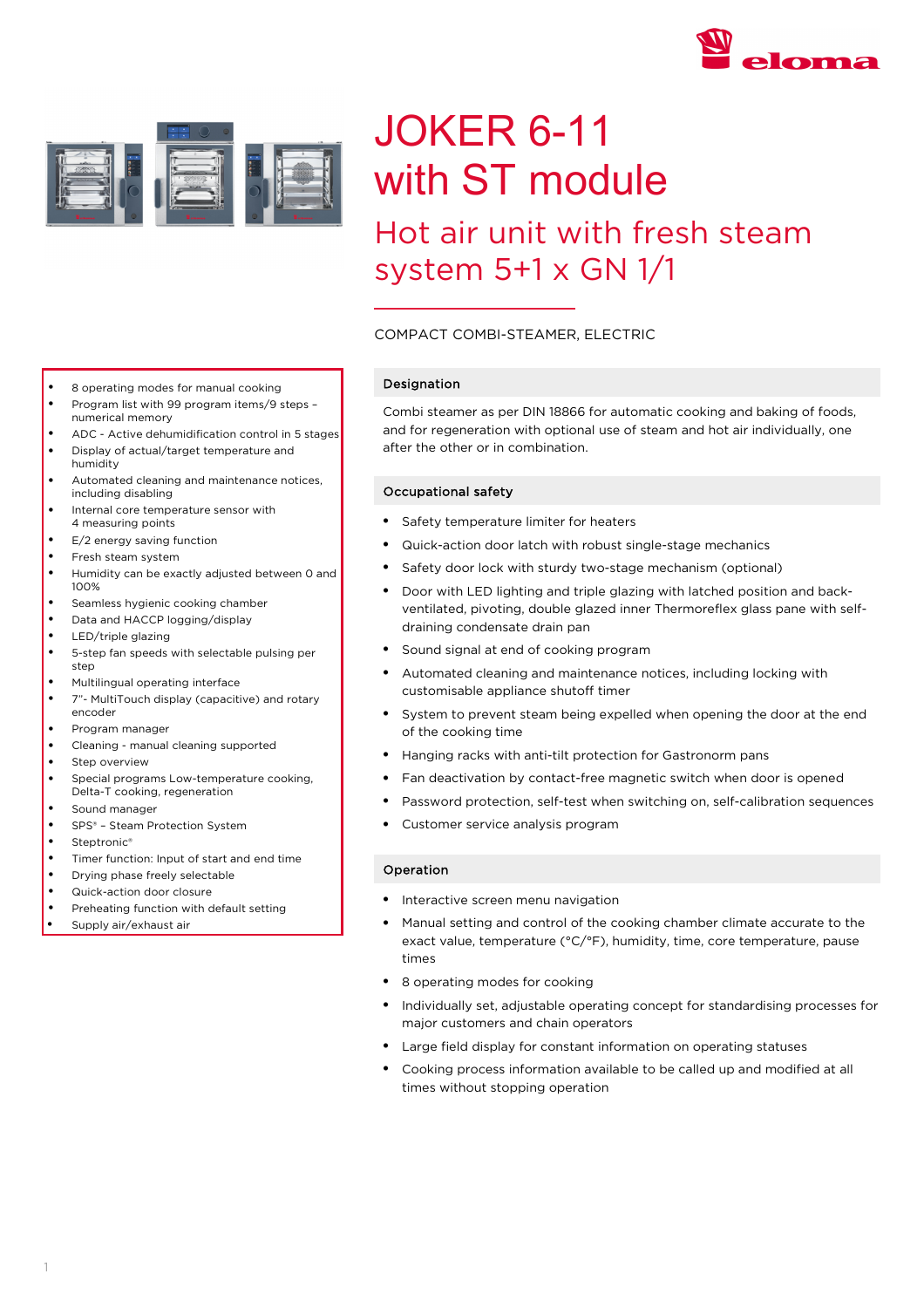

# Equipment

- Modular appliance structure for needs-based equipment tailored to customised applications. Exchanging the control variants in a focused/multifunctional perspective is possible.
- Switch between 8 operating modes for cooking without wait times
	- a) Hot air:
		- Temperature range of 30 to 300 °C, adjustable to the exact degree using touch panel.
	- b) Steam:
		- Temperature range of 30 to 130 °C, adjustable to the exact degree using touch panel.
	- c) Combi-cooking:

Temperature range between 30 to 300°C exactly adjustable with humidity from 1 to 100% in 5-to-10% steps via touch panel. d) Intensive steam: between 99 to 130°C

- e) Vario steam: Temperature below 99°C
- f) Low-temperature cooking
- g) Delta-T cooking
- h) Regeneration
- Up to 99 cooking programs, each with up to 9 individual steps, can be saved.
- Immediate start without preheating a steam generator
- Fresh steam system ready at all times with perfectly saturated steam in the cooking chamber for immediate start-up in the selected cooking mode
- Active dehumidification in 5 stages
- Preheating of the cooking chamber to set temperature
- Different options for cooling the cooking chamber to a set temperature a) by opening the door and selecting the fan level manually (default value: level 2) b) with the door closed, using automatic setting for the fan speed with open supply air flap
- Start time settings for cookery programs and weekly program management for cooking, baking and cleaning
- Digitally controlled appliance operation and cooking processes
- Requirement-based energy supply helps save operating costs.
- Cleaning and maintenance notices appear on the display screen in accordance with the set operating hours. If the operating time is exceeded, the device is disabled when it is activated.
- Easily removable, service-friendly operating panel facilitates quick access to important components (e.g. circuit breakers, I-O board, safety temperature limiter)
- The control module can be arranged on the left, right or above the cooking chamber module, readability at a 160-degree angle
- Right- and left-hinged door possible with top control module; with right-hand control module only left-hinged door possible; with left-hand control module only right-hinged door possible
- High-resolution colour monitor with touch technology, display size 7", full-surface glass control unit
- USB, LAN or WLAN (optional) interface for transfer and exchange of reports, programs and sounds. The sound volume is adjustable.
- The internal multi point core temperature sensor with 4 measuring points can be exactly adjusted to a 20 to 100°C temperature range via the touch panel. The core temperature is displayed.
- External multi point core temperature sensor (optional)
- Error correction in case of false core temperature probe readings
- Seamless hygienic chamber with rounded corners
- Easy cleaning and convenient replacement thanks to insertable door seal
- 5-step fan speed with auto-reverse, preset fan pulsing can be selected at each step for gentle cooking
- Special programs, semi-automatic with preconfigured cooking settings, such as low-temperature cooking, Delta-T cooking and regeneration
- Setting and service parameters selectable and adjustable, password-protected, an individual password can also be set.
- Program information input on device (up to 200 characters)
- Program list (alphabetical)
- Steam extraction unit which suctions off the vapours in the device immediately before the end of the program within the system.
- Sensor-controlled waste water cooling system
- Steam damping system to prevent expulsion of steam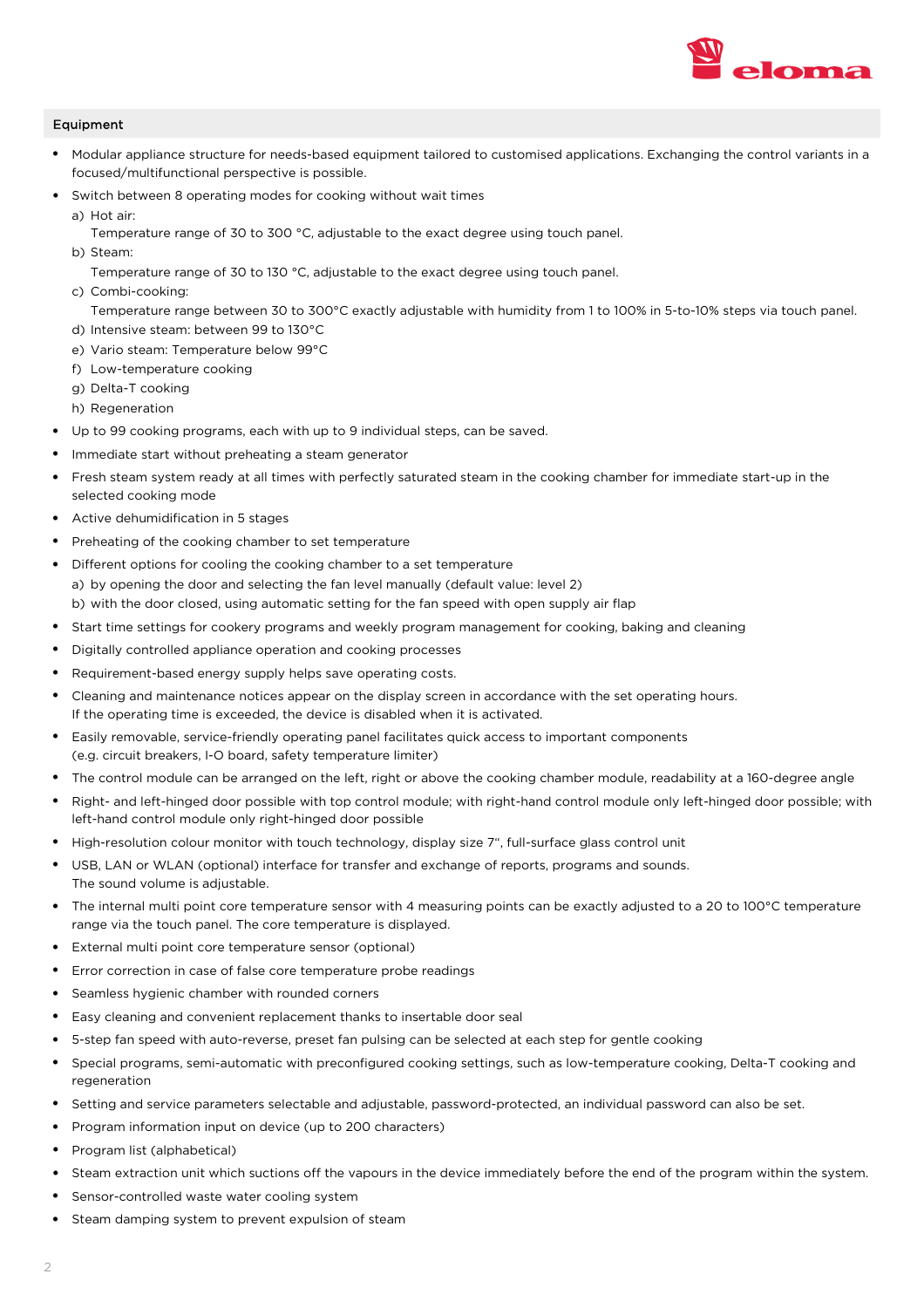

- LED lighting integrated into the door
- Integrated, metered hose with spray head, removable, with automatic return mechanism, installed damage-free
- Separate solenoid valves for soft water and hard water up to 30 °C
- Height-adjustable appliance feet, 65mm + 23mm adjustment range (optional)
- Height-adjustable waste water connection, DVGW/SVGW approved (with live steam system and/or fully automatic cleaning)
- Longitudinal slide-in rack with 5+1 shelves, slide-in slot distance 67 mm, for GN 1/1 pans
- Longitudinal slide-in rack with 4+1 shelves, slide-in slot distance 84 mm (optional)
- Easily removable rack and anti-tilt safeguard
- Effective spray water protection equivalent to IP IPX5
- Thermal conductivity 0.04 W/mk
- Insulation as per DIN 4102/A2 to 60 mm
- Free software for generating and managing cooking and baking programs and HACCP data management
- Operation of the fresh steam generator with soft water recommended (see data sheet for specifications)
- The energy saving function facilitates energy saving operation at half power
- Potential-free contact to control third-party appliances (optional)
- Connection to external energy optimisation systems provided by the customer (optional)
- Integrated humidification, available for use at all times during operation
- Integrated symbol explanation

#### Cleaning, servicing and operational reliability

- Modular equipment: manual cleaning, semi-automatic cleaning or energy- and resource-saving, fully automatic circulation cleaning system supported
- Fully automatic cleaning program with integrated cooling function when the cooking chamber door is closed for immediate readiness for operation
- Fully automatic circulation cleaning system with 5 cleaning programs, including a 15-minute quick cleaning program, with flexible adjustment to the soiling degree and automatic detergent dosing
- Four-stage cleaning process with soaking, cleaning, rinsing and drying
- Start screen for cleaning
- No cleaning, rinsing or draining as required with separate steam generator
- Automatic, exact batching of liquid cleaner and rinsing agent in line with requirement and with no skin contact
- Circulation cleaning system for perfect cleaning of the whole cooking chamber, even behind the air baffle
- Safety rinsing in case of program stop or power failure
- Freely selectable drying phase
- The drying phase can be interrupted at any time during the cleaning operations
- Standby on completion of cleaning and wait mode (15 min)
- Batching pumps with conveying distance of max. 10 metres and suction hoses 2 metres each in length with foot valve
- Empty warning indicator for canisters of cleaner/rinsing agent on the display screen
- Cleaning and logging as per HACCP / LMHV
- Health protection due to automatic spraying of cleaner
- Automatic water filter status monitoring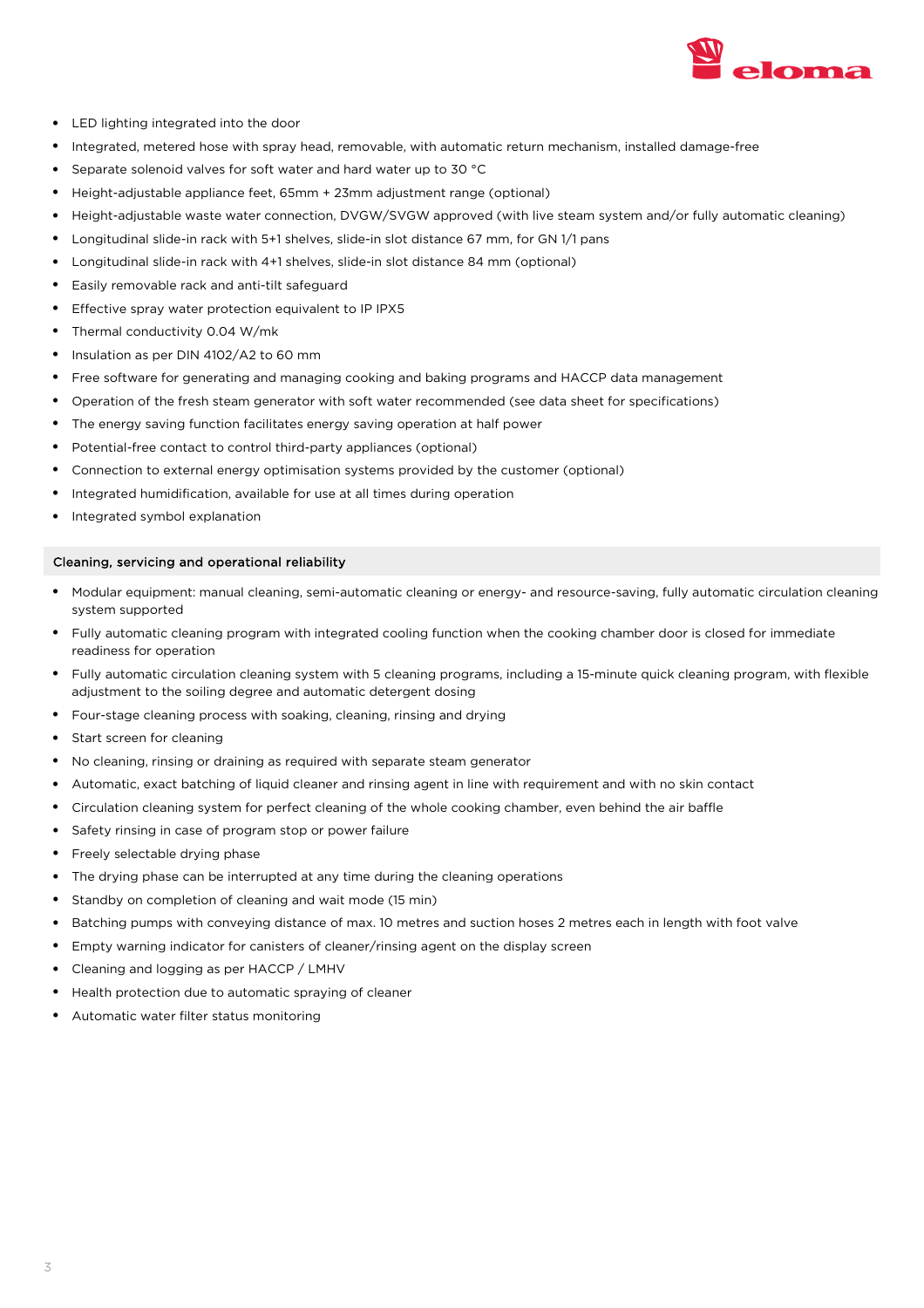

# Options

- Top control module with right- or left-hinged door
- Left-hand control module with right-hinged door, or right-hand control module with left-hinged door
- Safety door latch
- Electric door latch
- External core temperature probe
- Special voltages for different regions and applications
- Energy optimisation connection as per DIN 18875
- Connection of potential-free contact to control third-party appliances (e.g. extractor hoods)
- LAN
- WLAN
- Design module back wall
- Design module tray (only with left- or right-hand control module)
- Design module appliance colour
- Condensation hood (also available for retrofitting)
- Combination of devices with and without condensation hood
- Height-adjustable appliance feet, 65mm + 23mm adjustment range

# Scope of delivery for cleaning

A basic supply of cleaning agents, suitable for the device requirements, must be provided with delivery:

- 1 canister liquid cleaner, approx. 5 l
- 1 canister rinsing agent, approx. 5 l